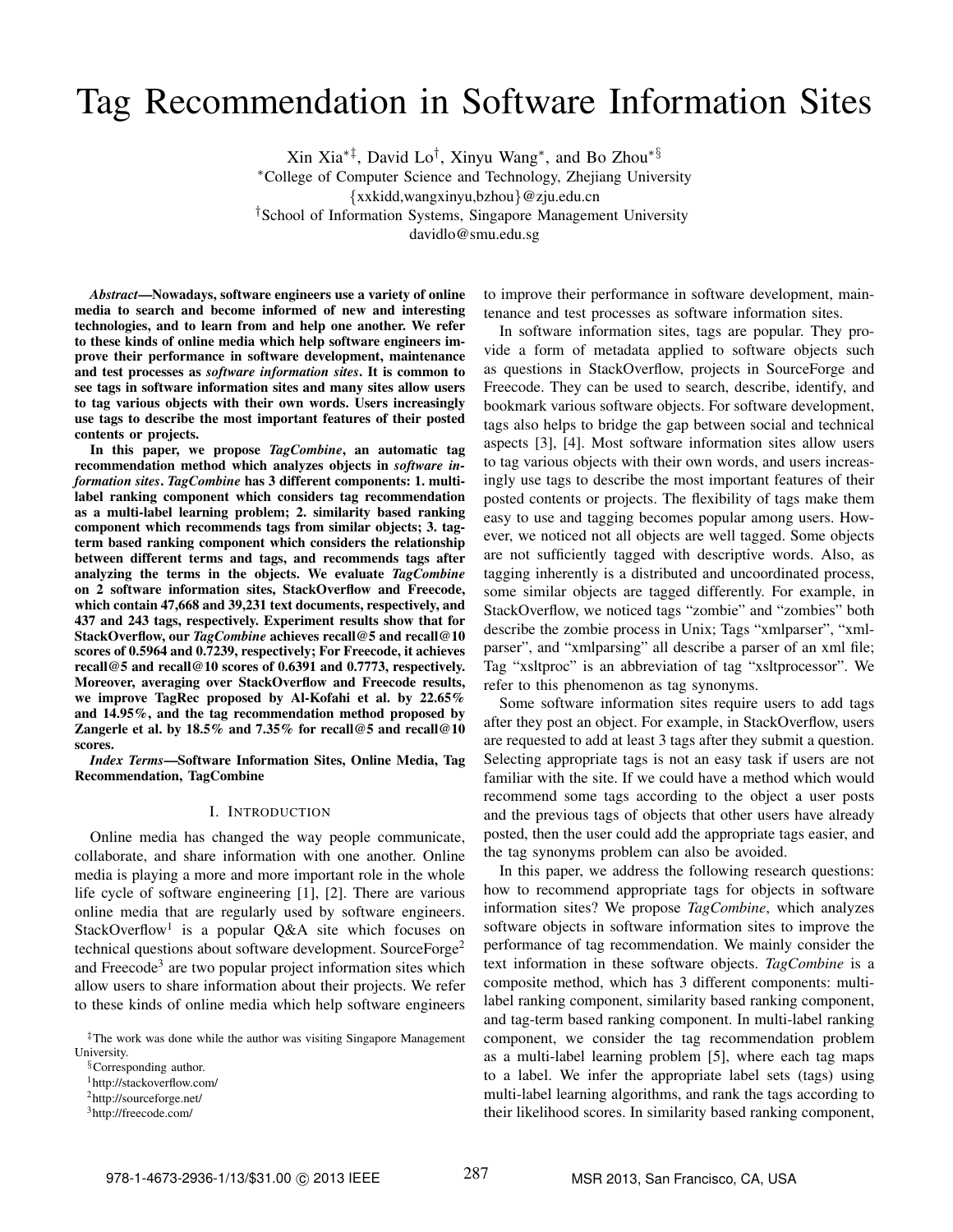we search similar software objects of the untagged objects, and recommend tags from the similar objects. In tag-term based ranking component, we first compute the affinity scores between tags and terms based on the historical tagged software objects. For an untagged object, we compute the ranking scores of various tags using the terms in the object and the pre-computed affinity scores.

We evaluate our solution on 2 software information sites, StackOverflow and Freecode, which contain 47,668 and 39,231 text documents, respectively, and 437 and 243 tags, respectively. Experiment results show that for StackOverflow, our *TagCombine* achieves recall@5 and recall@10 scores of 0.5964 and 0.7239, respectively; For Freecode, it achieves recall@5 and recall@10 scores of 0.6391 and 0.7773, respectively. We compare our work with two similar work in the literature: Al-Kofahi et al. propose a tag recommendation system for software work item system such as IBM Jazz, which is based on fuzzy set theory. Zangerle et al. propose a tag recommendation system for Twitter short messages, which recommend tags according to the tags of similar short messages. We apply their tag recommendation systems to our problem. Averaging over StackOverflow and Freecode results, we improve *TagRec* proposed by Al-Kofahi et al. [6] by 22.65% and 14.95%, and the tag recommendation method proposed by Zangerle et al. [7] by 18.5% and 7.35% for recall@5 and recall@10 scores.

The main contributions of this paper are as follows:

- 1) There are limited studies on tag recommendation in the software engineering literature, especially for software information sites. Our research fills this gap.
- 2) We propose *TagCombine*, an accurate, automatic tag recommendation algorithm which analyzes tag recommendation problem from 3 different views, using 3 different components.
- 3) We evaluate *TagCombine* on 2 popular software information sites, StackOverflow and Freecode. The experiment results show that *TagCombine* achieves the best performance compared with other state-of-the-art methods, i.e., TagRec and Zangerle et al.'s methods.

The remainder of the paper is organized as follows: In Section II, we present the background and elaborate the motivation of our work. In Section III, we propose *TagCombine*, which contains 3 different components, to automatically recommend tags in software information sites. In Section IV, we report the results of our experiment which compares *TagCombine* with the algorithms proposed by Al-Kofahi et al. and Zangerle et al.. In Section V, we present related studies. Finally, in Section VI, we conclude and mention future work.

# II. BACKGROUND AND MOTIVATION

In this section, we first briefly introduce tags in software information sites, then we elaborate the motivation of tag recommendation.

I have the following code  $\overline{\phantom{a}}$ 

|                               | int lat = System Convert. ToInt16(latTextBox1.Text);                                                                                            |
|-------------------------------|-------------------------------------------------------------------------------------------------------------------------------------------------|
| $\overline{\phantom{a}}$<br>☆ | This is happening on a changed event.                                                                                                           |
|                               | However my code is breaking on this line saying -                                                                                               |
|                               | Input string was not in a correct format.                                                                                                       |
|                               | Where $latTextBox1.Text = "$ which is an empty string. I think this is breaking because it cannot<br>convert an empty string into a null value. |
|                               | How can I modify my code to account for null values?                                                                                            |
|                               | C#<br>asp.net<br>null                                                                                                                           |

Fig. 1. A question (ID=14,688,802) posted in StackOverflow about string conversion in ASP.Net.

#### actionpoll

Actionpoll is a simple PHP script which provides the standard functionality such as unlimited options, IP tracking of users, easy installation, and HTML and WML output. An event can be triggered if a certain number of votes is reached. Surveys can be stored either in a MySQL database or in text files

| Tags                     | Internet Web Dynamic Content CGI Tools/Libraries |
|--------------------------|--------------------------------------------------|
| Licenses                 | GPL                                              |
| <b>Operating Systems</b> | <b>OS</b> Independent                            |
| Implementation           | PHP                                              |



## *A. Tags in Software Information Sites*

Tags are popular in software information sites. They are used as a form of metadata to describe the most important features of various software objects. Figures 1 and 2 present 2 software objects from 2 software information sites, Stack-Overflow and Freecode, respectively.

In Figure 1, a user posts a question about string conversion in ASP.Net, which has 3 tags, i.e., "c#", "asp.net", and "null". These 3 tags describe the question in the following ways: "c#" and "asp.net" inform that the question is about the programming language C# and ASP.Net; "null" informs that the question is related to null. "c#" and "null" terms both appear in the description of the question, while "asp.net" does not appear in the description of the question, but developers who are familiar with  $C#$  can infer that the question is about ASP.Net.

In Figure 2, a user posts a project called "actionpoll", a simple PHP script which provides support for online voting. Four tags are given for this project, i.e., "Internet", "Web", "Dynamic Content", and "CGI Tools/Libraries". "Internet" and "Web" describe the environment that this project can be used; "Dynamic Content" describes the functionality of this project: it will capture dynamic content, and analyze them; "CGI Tools/Libraries" describes the project type: it is a CGI tool and can also be used as a library. We notice that all of the 4 tags do not appear in the description of the project.

From the above 2 examples, we conclude that tags help users to understand the software objects. They summarize the features of objects from different views, and users can search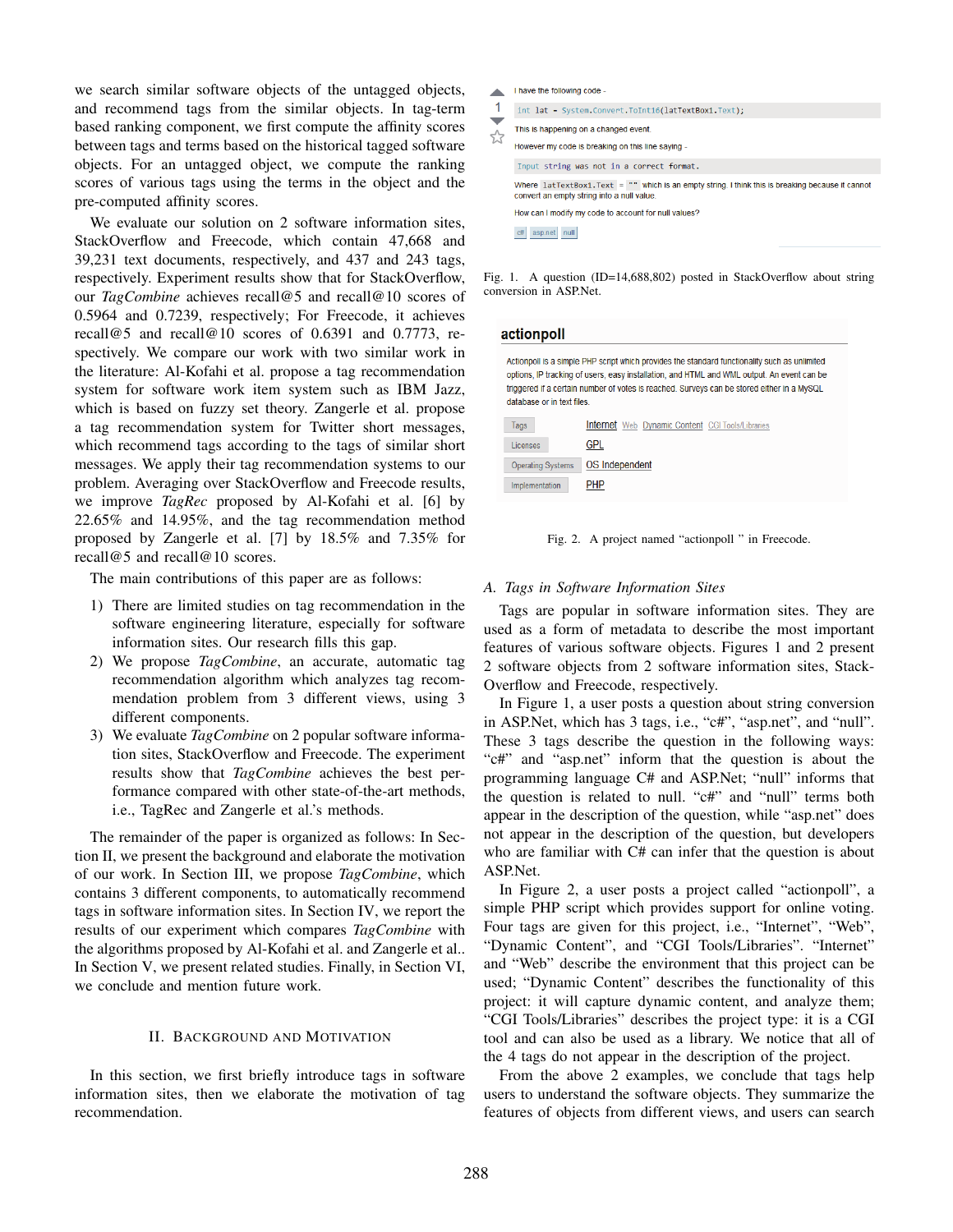#### **Tag Synonyms**



Fig. 3. Tag synonyms in StackOverflow.

for appropriate objects more easily by using these tags. Tags are different from traditional keywords. Traditional keywords must appear in the object descriptions, but tags can either appear or not appear in the object descriptions.

## *B. Motivation*

In this section, we present the motivation for automated tag recommendation in software information sites in 3 aspects: tag synonyms, easier posting, and better organization and search.

*1) Tag Synonyms:* Tag synonyms refer to tags which are syntactically different (i.e., they are different strings of symbols) but are semantically the same (i.e., they have the same meaning). Since there is no pre-defined tag vocabulary, and users can add tags arbitrarily, tag synonyms become an unavoidable phenomenon in software information sites. Figure 3 presents the tag synonym page in StackOverflow. We notice that this tag synonym list is currently maintained manually, which takes a lot of human resources.

Tag recommendation can help to avoid tag synonym phenomenon. For a new software object, tag recommendation will first learn the tags from historical objects. For synonymous tags, there will be a master tag (the tag which more users would like to use). Tag recommendation will likely to recommend this tag since it is supported by more training data. With the tag recommendation method employed, tag synonyms could be better avoided.

*2) Easier Posting:* Some software information sites require users to add tags after they post an object. For example, in StackOverflow, users are requested to add at least 3 tags after they submit a question. Choosing suitable tags is not an easy task, especially for new users. Some users just select terms in the object descriptions as the tags, but these terms might not represent the most important features of the object. There might be some latent tags which can better describe the object. From Figures 1 and 2, we note that some tags do not appear in the object descriptions. Tag recommendation makes the

question posting process easier as it would recommend tags by mining historical software objects. The recommended tags could either be some of the terms in the object descriptions or some other latent terms.

*3) Better Organization and Search:* Software information sites use tags to organize the objects and help users to search for related objects in the community. For example, in StackOverflow, users can search from the tags to see whether their question has already been posted and solved. However, the flexibility of tags (i.e., the fact that users can enter arbitrary tags) may negatively affect the organization of the information sites. For example, synonymous tags, or nonhuman-understandable tags are some causes of the problem. Different users would use different tags to describe a single thing. Some of the tags are much better than the others. If we could recommend high quality tags, then the organization of the sites can be better, which would result in easier information search for end users.

#### III. *TagCombine*: A COMPOSITE METHOD

In this section, we first present the overall framework of our *TagCombine* method. Then we analyze the 3 components of *TagCombine*, i.e., multi-label ranking component, similarity based ranking component, and tag-term based ranking component. Finally, we describe how these 3 components are combined.

## *A. Overall Framework*

Figure 4 presents the overall framework of *TagCombine*. The whole framework contains two phases: model building phase and tag prediction phase. In the model building phase, our goal is to build a model from historical software objects which have known tags. In the tag prediction phase, this model would be used to predict tags for untagged software objects.

Our framework first collects historical software objects and their tags from software information sites. Then we preprocess the text information in these objects – tokenizing the text, removing stop words (e.g., "a", "the", "and", and "we", etc), stemming the terms, and filtering terms if their frequencies are less then a threshold (in this paper, by default, we remove terms which appear less than 20 times) (Step 1). We represent these text contents of objects as "bags of words" [8].

Then we build the 3 components of *TagCombine*: multilabel ranking component, similarity based ranking component, and tag-term based ranking component. To construct the multilabel ranking component, we first use a multi-label learning algorithm to build a multi-label classifier (Step 2), then we modify the classifier to output ranking scores for the tags given an unlabeled software object<sup>4</sup> (Step 3). To construct the similarity based ranking component, we first transform the "bags of words" into TF.IDF (term frequency, inverse document frequency) vectors [8] (Step 4). We calculate the similarity between 2 software objects by computing cosine

<sup>4</sup>More description is available in Section III-B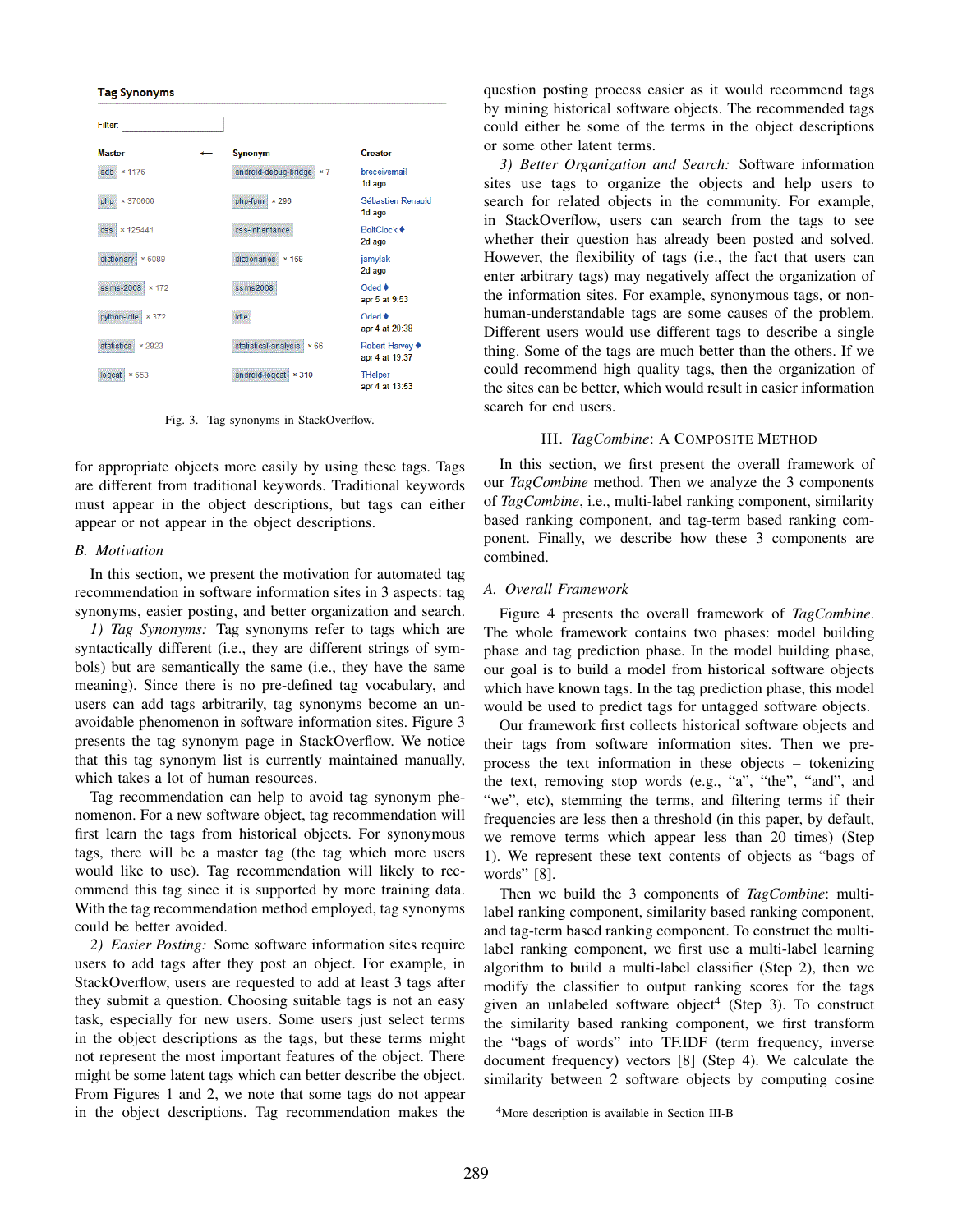

Fig. 4. Overall Framework of *TagCombine*

similarity of their TF.IDF vector representations<sup>5</sup>(Step 5). Next, we compute the tag-term affinity scores using historical tagged objects (Step 6). We then use these affinity scores to rank tags for a given unlabeled software object<sup>6</sup> (Step 7). Finally, *TagCombine* uses these 3 components (Step 8). It ranks tags based on the scores outputted by the 3 components.

After *TagCombine* is constructed, in the prediction phase it is then used to recommend tags for a software object with unknown tags. For each such object, we first compute its multi-label ranking score, similarity based ranking score, and tag-term based ranking score (Steps 9, 10, and 11). We compute these scores using the 3 trained ranking components constructed at steps 3, 5, and 7. Then we input these scores into *TagCombine* to get the final ranking score for each tag (Step 12). Finally, top-N ranked tags with highest scores are recommended for the object (Step 13).

## *B. Multi-label Ranking Component*

Formally, multi-label learning [5], [9] can be defined as follows. Let  $\chi$  denote the input space and let L denote the set of labels. Given the multi-label training dataset  $D =$  $\{(X_i, Y_i)\}_{i=1}^n$  where  $X_i \in \chi$  and  $Y_i = \{-1, 1\}^{|L|}$   $(Y_i = 1)$ indicates that the instance is assigned the  $i^{th}$  label and  $Y_i = -1$  indicates otherwise), the goal of multi-label learning is to learn a hypothesis  $h : \chi \to 2^{|L|}$  which is used to predict the label set for a new instance.

There are various multi-label learning algorithms, which can be divided into 2 categories: problem transformation methods and algorithm adaptation methods [5], [9]. The problem transformation methods transform the multi-label learning task into multiple traditional classification tasks. Two popular

<sup>5</sup>More description is available in Section III-C

problem transformation methods are Binary Relevance (BR) and Label Powerset (LP). The algorithm adaptation methods extend specific learning algorithms in order to handle multilabel data directly.

To adapt multi-label learning to our tag recommendation problem, we use the pre-processed term spaces in software objects as the input space  $\chi$ , and the tags as the set of labels L. Multi-label learning predicts the proper label set for a new instance. We modify it such that our multi-label ranking component outputs the ranking scores for each tag, and these scores represent the confidence that a tag should be assigned to the object. Given an instance whose labels are to be predicted, multi-label learning algorithms compute likelihood scores for all the labels. If a label's likelihood score is higher than a threshold, then the multi-label learning algorithms would predict that this label belongs to the instance. We modify multi-label learning algorithms to directly output the likelihood scores. We then normalize the scores.

Due to the large tag and term spaces, we use Binary Relevance (BR) for the multi-label ranking component. Binary Relevance (BR) method creates  $|L|$  binary datasets from the input dataset. Each of the  $|L|$  binary datasets represents one label from  $L$  [5], [9]. It assumes the tags in software objects are independent with one another; thus it is efficient enough for large tag and term spaces. We use multinomial Naive Bayes as the base classifier for BR since it shows good performance for text classification and its computational complexity is low compared to other classification algorithms, c.f., [10]. We modify the implementation of Binary Relevance (BR) method in Mulan<sup>7</sup> [11] to construct the multi-label ranking component.

*Definition 1:* (Multi-label Ranking Scores. ) Consider a historical software object collection SE, and its corresponding

<sup>&</sup>lt;sup>6</sup>More description is available in Section III-D

<sup>7</sup>http://mulan.sourceforge.net/datasets.html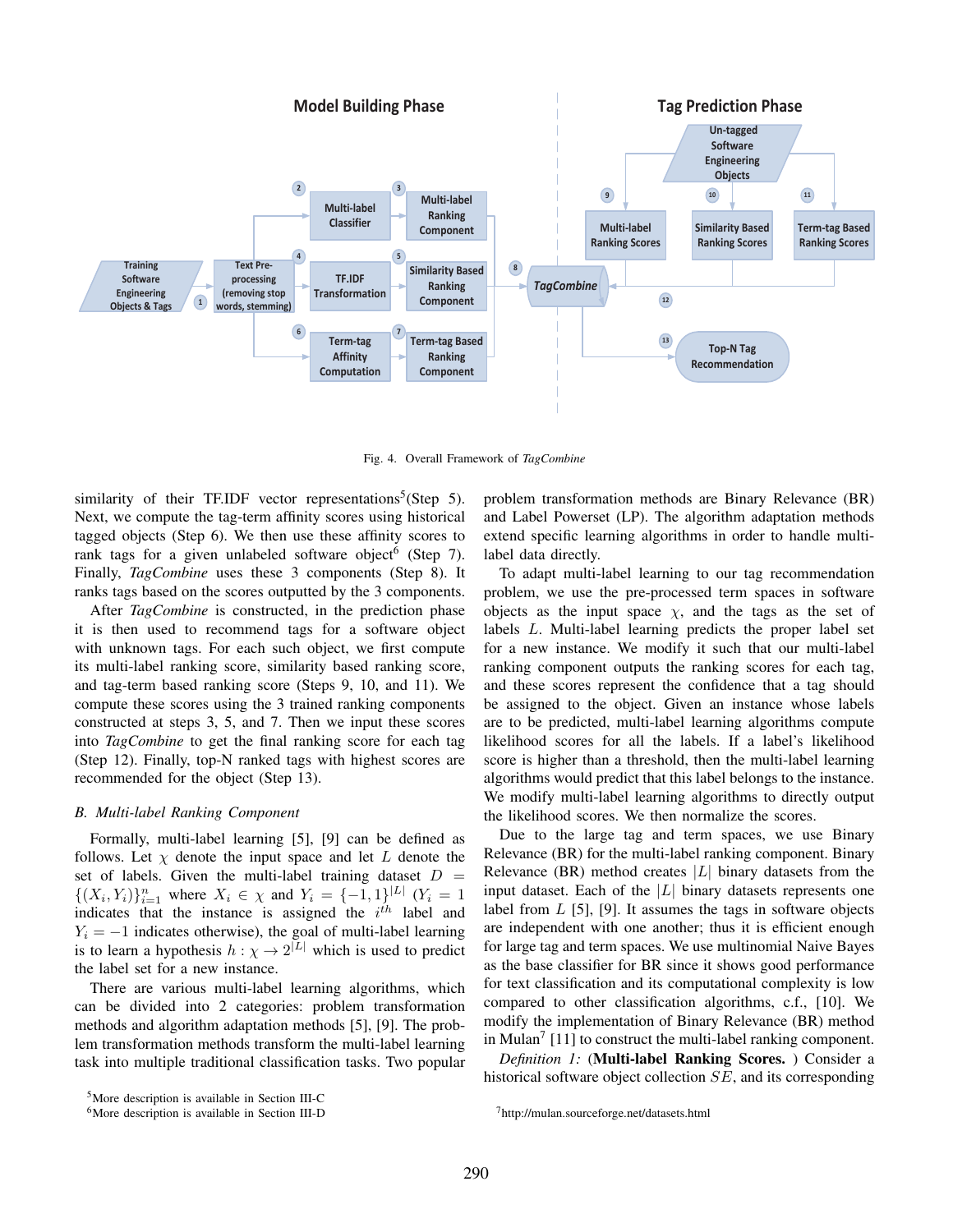tag space  $TAGS$ , we build a multi-label learning classifier  $MultiLabel$  to train  $SE$ . For a new software object se, we use MultiLabel to get the ranking score for each tag. We denote this ranking score as  $MultiLabel_{se}(tag)$  for  $tag \in TAGS$ .

# *C. Similarity Based Ranking Component*

We represent the tags of the  $i$ -th software object as  $tagSet_i = \{t_{i,1}, t_{i,2}, \ldots, t_{i,l}\}.$  The value of  $t_{i,j}$  is either 0 or 1;  $t_{i,j} = 1$  denotes that the j-th tag belongs to the ith object, and  $t_{i,j} = 0$  denotes otherwise. Following vector space modeling  $[8]$ , we represent the text in the *i*-th software object as a vector of term weights denoted by  $se_i = \langle w_{i,1}, w_{i,2}...w_{i,v} \rangle$ . The weight  $w_{i,j}$  denotes the TF.IDF (i.e., term frequency.inverse document frequency) score for the  $j$ -th term in the  $i$ -th object, which is computed as follows:

$$
w_{i,j} = \frac{tf_{i,j}}{Num\ of\ Terms\ in\ Obj_i} \times log(\frac{Num\ of\ Objects}{df_j})
$$
\n(1)

In the above equation,  $Obj_i$  denotes the *i*-th object in the collection,  $tf_{i,j}$  denotes the term frequency of the j-th term in the *i*-th object,  $df_i$  denotes the document frequency of the j-th term. Term frequency  $tf_{i,j}$  refers to the number of times the  $j$ -th term appears in the  $i$ -th object. Document frequency of the j-th term refers to the number of objects the  $j$ -th term appears in. We measure the similarity between two objects by computing the cosine similarity [8] of their vector representations  $se<sub>m</sub>$  and  $se<sub>n</sub>$  as follows:

$$
SimScore(se_m, se_n) = \frac{se_m \cdot se_n}{|se_m||se_n|}
$$
 (2)

More concretely, let  $se_m = \langle w_{m,1}, w_{m,2}, ... w_{m,v} \rangle$ , and  $se_n = \langle w_{n,1}, w_{n,2}, ... w_{n,v} \rangle$ . The numerator of Equation 2 which is the dot product of the two vectors is computed as follows:

$$
se_m \cdot se_n = w_{m,1} \times w_{n,1} + w_{m,2} \times w_{n,2} + \dots + w_{m,v} \times w_{n,v}
$$
 (3)

The  $|se_n|$  and  $|se_m|$  in the denominator of Equation 2, denote the sizes of the two vectors. The size of a vector  $se<sub>m</sub>$ is computed as follows:

$$
|se_m| = \sqrt{w_{m,1}^2 + w_{m,2}^2 + \dots + w_{m,v}^2}
$$
 (4)

The tag recommendation steps in similarity based ranking component are as follows:

- 1) Represent each software object as a TF.IDF score vector;
- 2) For a new untagged software object se, use Equation 2 to compute the similarity scores between se and other software objects  $se<sub>history</sub>$  in historical data;
- 3) Retrieve the top-K objects with the highest similarity scores. By default, we set K=50. Extract the tags that appear in the top-K objects. For each of such tags, compute the number of objects in the top-K list that are tagged by it; let's denote this count for tag t as  $vote_t$ .

The likelihood of tag t, in tag space  $TAGS$ , to belong to se is then computed as follows:

$$
\frac{vote_t}{\sum_{t' \in TAGS}(vote_{t'})}
$$
 (5)

*Definition 2:* (Similarity Based Ranking Scores. ) Consider a historical software object collection SE, and its corresponding tag space  $TAGS$ , we build a similarity based ranking classifier SimRank. For a new software object se, we use  $SimRank$  to get the ranking score for each tag. We denote this ranking score as  $SimRank_{se}(tag)$  for  $tag \in TAGS$ .

#### *D. Tag-term Based Ranking Component*

In tag-term based ranking component, we first consider the relationship between tags and terms. For each term and tag, the number of co-occurrences of the tag and term represents the importance of the term with respect to the tag.

*Definition 3:* (Tag-term Affinity Score. ) Consider a historical engineering object collection SE, and its corresponding tag space TAGS. For each tag  $taq \in TAGS$ , and term  $t \in SE$ , the tag-term affinity score of tag and t, denoted as  $Aff(tag, t)$ , is computed as follows:

$$
Aff(tag, t) = \frac{n_{t, tag}}{n_{tag}}\tag{6}
$$

where  $n_{t,tag}$  denotes the number of software objects where term t and tag tag both appear, and  $n_{tag}$  denotes the number of objects that tag appears.

*Definition 4:* (Tag-term Based Ranking Scores. ) Consider a historical software object collection SE, and its corresponding tag space  $TAGS$ . For a new software object se, we compute the tag-term based ranking score of  $tag \in TAGS$ , denoted as  $TagTerm_{se}(tag)$ , as follows:

$$
TagTerm_{se}(tag) = 1 - \prod_{t \in se} (1 - Aff(tag, t)) \tag{7}
$$

# *E. TagCombine*

As shown in previous sections, we can get the multi-label ranking scores, similarity based ranking scores, and tag-term based ranking scores for a new software object se. In this section, we propose *TagCombine*, which is a method that combines all of the 3 components. A linear combination of the scores of 3 components is used to compute the final *TagCombine* scores.

*Definition 5:* (*TagCombine* Scores. ) Consider a new software object se, and a tag  $tag \in TAGS$ . The *TagCombine* score  $TagCombine_{se}(tag)$  of tag tag with respect to object se is given by:

$$
TagCombine_{se}(tag) = \alpha \times MultilLabel_{se}(tag) +
$$
  

$$
\beta \times SimRank_{se}(tag) + \gamma \times TagTerm_{se}(tag)
$$
 (8)

where  $\alpha \in [0,1], \beta \in [0,1],$  and  $\gamma \in [0,1]$  represent the different contribution weights of multi-label ranking score,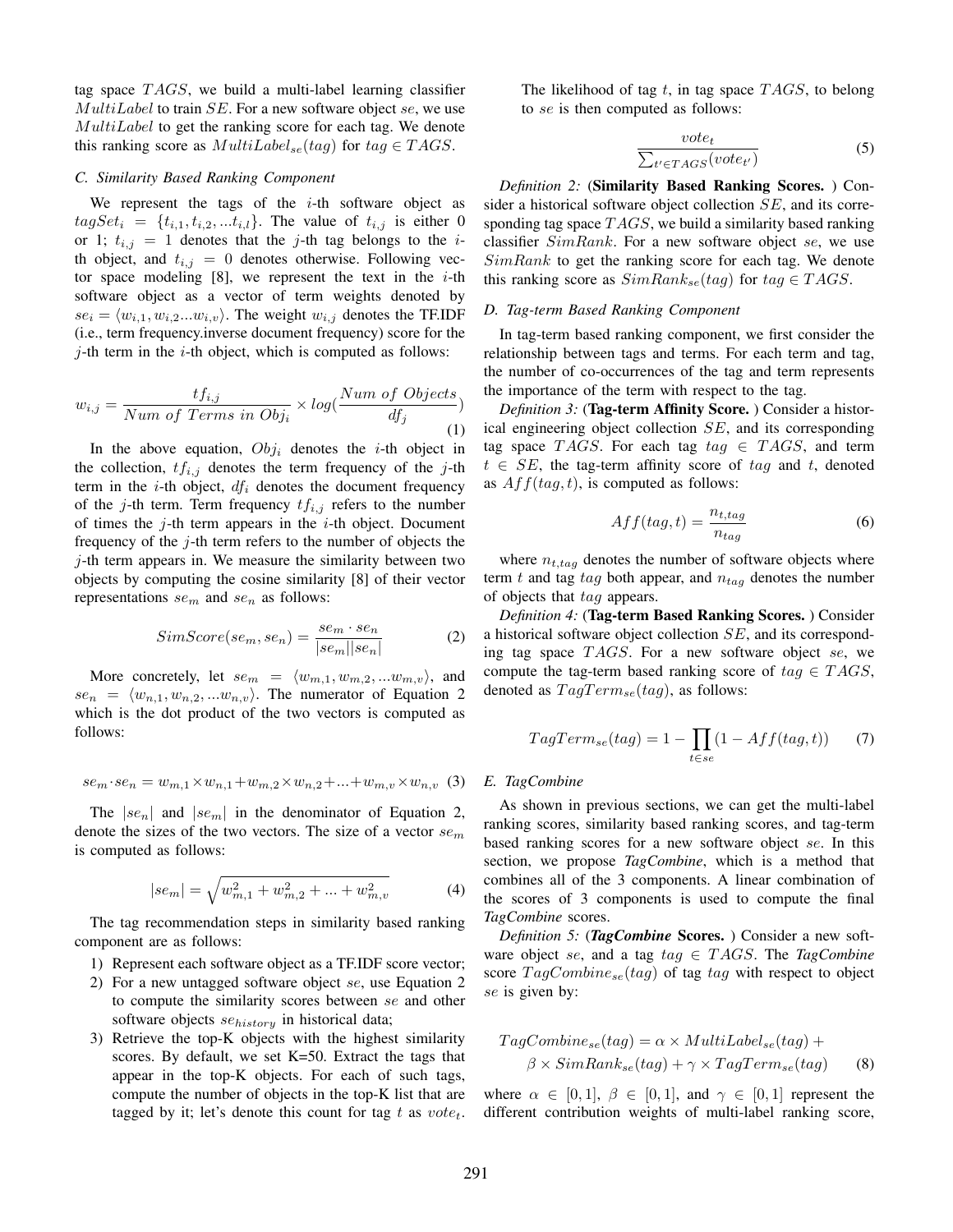similarity based ranking score, and tag-term based ranking score to the overall *TagCombine* score of tag, respectively.

To automatically produce good  $\alpha$ ,  $\beta$ , and  $\gamma$  weights for *TagCombine*, we propose a sample-based greedy method. Figure 5 presents the detailed algorithm to estimate good  $\alpha$ ,  $β$ , and  $γ$  weights. Due to the large size of historical software object collection SE, we do not use the whole collection to estimate  $\alpha$ ,  $\beta$ , and  $\gamma$  weights, instead, we randomly sample a small subset of SE. In this paper, by default, we set the the sample size as 10% of SE.

The algorithm described in Figure 5 accepts input criterion  $EC$  as an input. We can set this input criterion  $EC$  as example-based Recall@k [5], [9] defined in Definition 6.

*Definition 6:* (Example-based Recall@k.) Suppose there are  $m$  software objects. For each object  $se_i$ , let the actual tags be  $Tag_i$ . We recommend the top-k ranked tags  $Rank_i$  for  $se_i$ according to our method. The example-based recall@k for the m software objects is given by:

$$
Recall@k = \frac{1}{m} \sum_{i=1}^{m} \frac{|Rank_i \cap Tag_i|}{|Tag_i|}
$$
(9)

For example, suppose there are 2 software objects, and 3 tags are given to the objects. For object 1, the actual tags are  $\{1,2,3\}$ , and for object 2, the actual tags are  $\{1\}$ . The top-2 ranked tags are  $\{1,2\}$  and  $\{1,3\}$  for objects 1 and 2, respectively. Then the example-based recall@2 is:

$$
Recall@2 = \frac{1}{2} \left( \frac{|\{1,2\} \cap \{1,2,3\}|}{|\{1,2,3\}|} + \frac{|\{1,3\} \cap \{1\}|}{|\{1\}|} \right)
$$

$$
= \frac{1}{2} \left( \frac{2}{3} + \frac{1}{1} \right) = \frac{5}{6}
$$

# IV. EXPERIMENTS AND RESULTS

We evaluate our *TagCombine* method on the StackOverflow and Freecode. We compare our method with *TagRec* proposed by Al-Kofahi et al. [6], and the tag recommendation method proposed by Zangerle et al. [7]. The experimental environment is a Windows 7 64-bit, Intel(R) Xeon(R) 2.53GHz server with 24GB RAM.

# *A. Experiment Setup*

Table I presents the statistics of the two datasets. For the StackOverflow dataset, we parse the challenge data published in MSR 2013 mining challenge site<sup>8</sup> [12]. MSR challenge data contains StackOverflow data from 2008 to 2012, and it is 12GB in size. We extract the first 50,000 questions and their corresponding tags. These questions are originally posted between July 2008 and December 2008. We intentionally pick questions that have been published for a long time to ensure that the set of tags assigned to the questions have stabilized (i.e., no new tags are likely to be added). For the Freecode dataset, we use the same dataset used by Wang et al. [13].

We use  $WVTool<sup>9</sup>$  [14] to extract terms from these software objects. WVTool is a flexible Java library for statistical language modeling, which is used to create word vector representations of text documents in the vector space model. We use WVTool to remove stop words, do stemming, and produce "bags of words" from the objects. We remove the terms which appear less than 20 times since we consider these terms do not have significantly contributions for tag recommendation. Moreover, we remove tags which appear less than 50 times in the collections since these tags are rare. Rare tags are less important and less useful to serve as *representative tags* to be recommended to users. There are not many people that use rare tags and thus recommending these tags do not help much in mitigating the synonym problem that is addressed in this paper. After we filter terms and tags, we get 47,668 objects, 437 tags, and 4,007 terms for StackOverflow, and 39,231 objects, 243 tags and 2,995 terms for Freecode.

Stratified 10-fold cross validation is used to evaluate *Tag-Combine*, i.e., we randomly divide the dataset into 10 folds, and 9 folds are use to train the model, while the remaining 1 fold is used to evaluate the performance. We repeat the process ten times and compute the mean and standard deviation. The distribution of tags in the training and test folds are the same as the original dataset. For the evaluation metric, we use recall@k described in Definition 6.

We reimplement the *TagRec* method proposed by Al-Kofahi et al. [6], and use it to recommend tags in tag space. For Zangerle et al.'s method [7], we implement their method with similarity metric called "SimRank", which was shown to achieve the best performance. We set the number of most similar objects to 50 which is the same setting as the similarity based ranking component of *TagCombine*.

We are interested to answer the following research questions:

RQ1 How recall@5 and recall@10 of *TagCombine* compare to those of *TagRec* and Zangerle et al.'s method ? RQ2 What is the effect of varying the number K in similarity based ranking component to the performance of *TagCombine*?

The first research question is the most important one. The answer would shed light on the effectiveness of our approach as compared to existing state-of-the-art solutions. In the second research question, we would like to investigate the effect of varying a parameter of *TagCombine* namely the parameter K of the similarity based ranking component.

#### *B. RQ1: Recall@k of TagCombine*

Table II and III present the experiment results comparing *TagCombine* with *TagRec* and Zangerle et al.'s method. For StackOverflow and Freecode, recall@5 of *TagCombine* are 0.5946, and 0.6391, respectively. Recall@10 are 0.7239 and 0.7773, respectively.

From Table II, the improvement of *TagCombine* over *TagRec* is significant. Averaging over information sites considered, *TagCombine* outperforms *TagRec* by 22.65% and 14.95% for recall@5 and recall@10 values, respectively. For Freecode, *TagCombine* achieves the highest improvements of

<sup>8</sup>http://2013.msrconf.org/challenge.php

<sup>9</sup>http://sourceforge.net/projects/wvtool/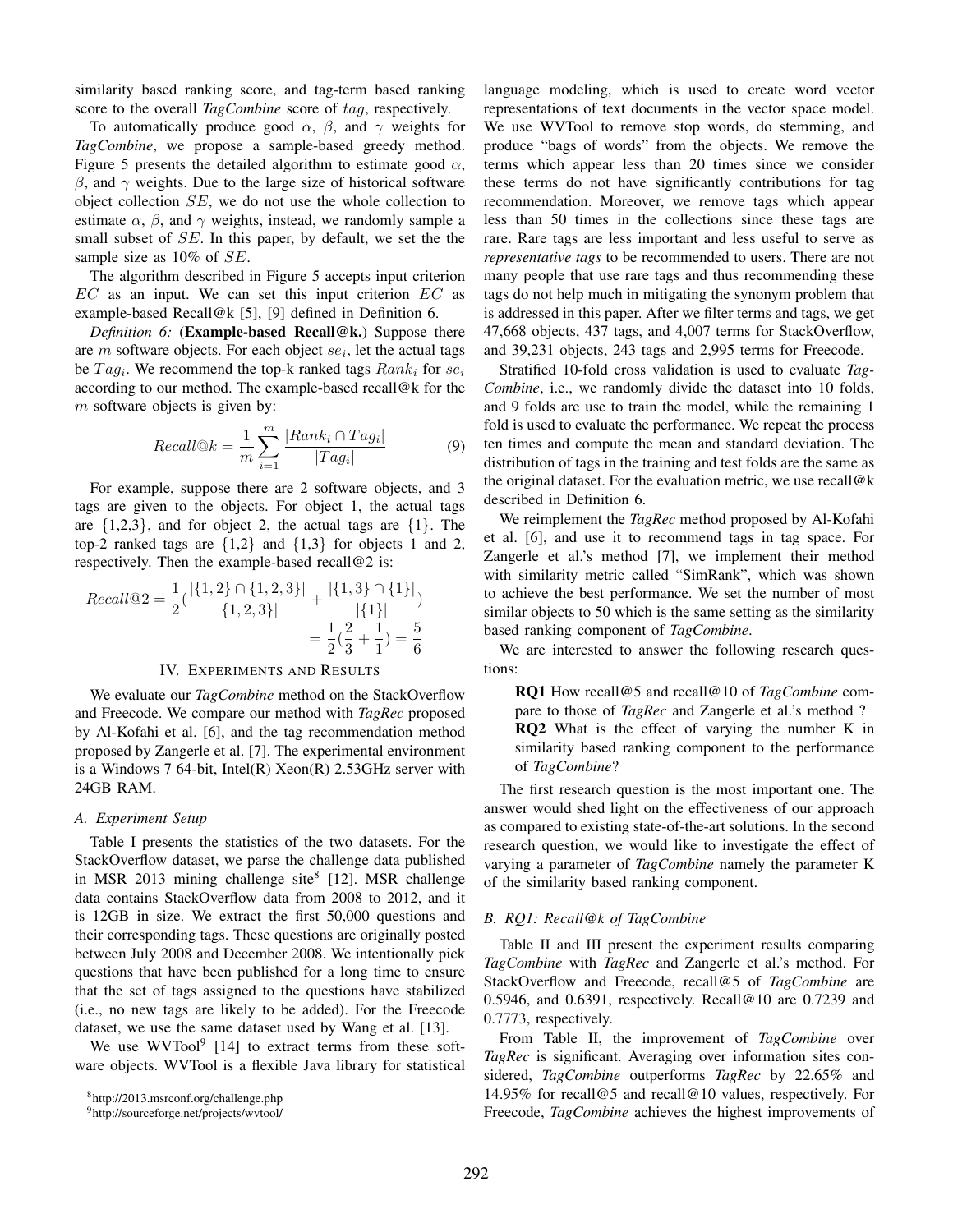1: EstimateWeights(SE, T AGS, SampleSize, EC) 2: Inputs: 3: SE: Historical Software Object Collection 4: TAGS: Tags Space for SE 5: SampleSize: Sample Size 6: EC: Evaluation Criterion 7: **Outputs:**  $\alpha$ ,  $\beta$ , and  $\gamma$ 8: Method: 9:  $\alpha = 0, \beta = 0, \gamma = 0;$ 10: Build multi-label ranking component using  $SE$ ; 11: Build similarity based ranking component using  $SE$ ; 12: Build tag-term based ranking component using  $SE$ ; 13: Sample a small subset  $Samp_{SE}$  of SE of size  $SampleSize$ ; 14: for all object  $se \in Samp_{SE}$  do 15: **for all** tag  $tag \in TAGS$  **do** 16: Compute  $MultiLabel_{se}(tag)$  according to Definition 1; 17: Compute  $SimRank_{se}(tag)$  according to Definition 2; 18: Compute  $TagTerm_{se}(tag)$  according to Definition 4; 19: end for 20: end for 21: for all  $\alpha$  from 0 to 1, every time increase  $\alpha$  by 0.1 do 22: for all  $\beta$  from 0 to 1, every time increase  $\beta$  by 0.1 do 23: **for all**  $\gamma$  from 0 to 1, every time increase  $\gamma$  by 0.1 **do** 24: **for all** object se in  $Samp_{SE}$  do 25: Compute  $TagCombine_{se}(tag)$  according to Definition 5; 26: end for 27: Evaluate the effectiveness of the combined model based on EC; 28: end for 29: end for 30: end for 31: **Return**  $\alpha$ ,  $\beta$ , and  $\gamma$  which give the best result according to EC

Fig. 5. *EstimateWeights:* Estimation of  $\alpha$ ,  $\beta$ , and  $\gamma$  in *TagCombine* 

TABLE I

STATISTICS OF COLLECTED SOFTWARE OBJECTS IN 2 INFORMATION SITES, STACKOVERFLOW AND FREECODE: THE NUMBER OF OBJECTS COLLECTED (# OBJECTS), TAGS EXTRACTED FROM THESE OBJECTS (# TAGS), AND TERMS EXTRACTED FROM THESE OBJECTS (# TERMS). AFTER FILTERING THE TAGS APPEARING LESS THAN 50 TIMES, AND TERMS APPEARING LESS THAN 20 TIMES, WE GET THE FINAL NUMBER OF OBJECT (# FINAL OBJECTS), FINAL TAGS EXTRACTED FROM THE OBJECTS (# FINAL TAGS), AND FINAL TERMS EXTRACTED FROM THE OBJECTS (#FINAL TERMS) WHICH WILL BE USED TO EVALUATE OUR *TagCombine* METHOD.

| Communitv            | # Obiects | # Tags | # Terms | # Final Obiects | # Final Tags | # Final Terms |
|----------------------|-----------|--------|---------|-----------------|--------------|---------------|
| <b>StackOverflow</b> | 50,000    | 9.616  | 28.456  | 47.668          | 437          | 4.007         |
| Freecode             | 45.470    | 7.163  | 23.146  | 39.231          | 243          | 2.995         |

TABLE II

EXAMPLE-BASED RECALL@5 AND RECALL@10 FOR *TagCombine*, *TagRec*, AND THE IMPROVEMENT OF *TagCombine* OVER *TagRec*. THE RESULT IS RECORDED WITH FORMAT: MEAN±STANDARD DEVIATION. THESE ARE THE MEANS AND STANDARD DEVIATIONS OF THE 10 ITERATION RESULTS OF 10-FOLD CROSS-VALIDATION.

|                         | <b>StackOverflow</b> |                     | Freecode            |                   |
|-------------------------|----------------------|---------------------|---------------------|-------------------|
| <b>Algorithms</b>       | Recall@5             | Recall@10           | Recall@5            | Recall@10         |
| <b>TagCombine</b>       | $0.5946 \pm 0.0034$  | $0.7239 \pm 0.0033$ | $0.6391 \pm 0.0060$ | $0.7773 + 0.0050$ |
| TagRec                  | $0.5251 \pm 0.0039$  | $0.6453 + 0.0050$   | $0.4840 \pm 0.0042$ | $0.6603 + 0.0032$ |
| Improvement Over TagRec | $13.24\%$            | $12.18\%$           | $32.05\%$           | $17.72\%$         |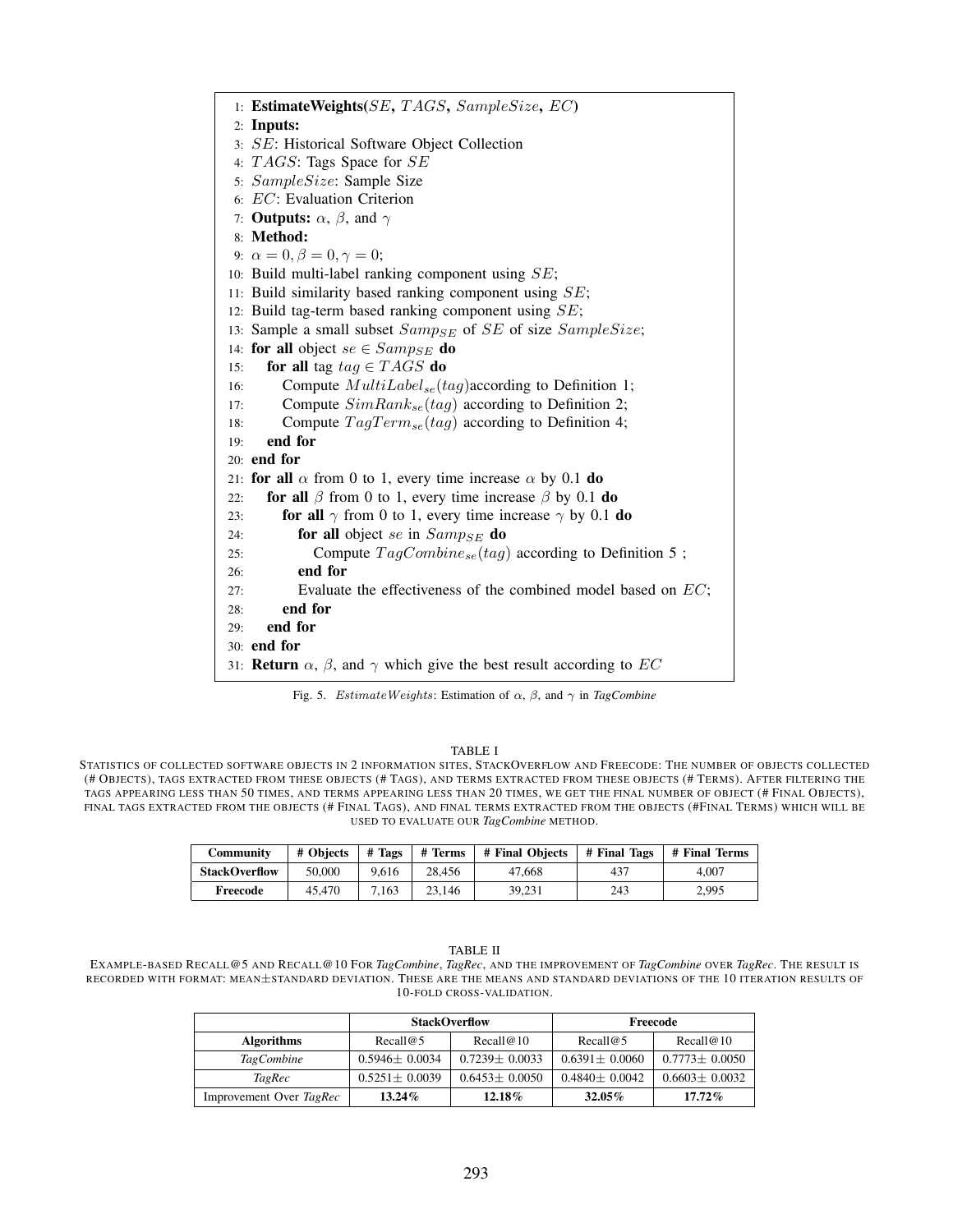#### TABLE III

EXAMPLE-BASED RECALL@5 AND RECALL@10 FOR *TagCombine*, ZANGERLE ET AL.'S METHOD, AND THE IMPROVEMENT OF *TagCombine* OVER ZANGERLE ET AL.'S METHOD. THE RESULT IS RECORDED WITH FORMAT: MEAN±STANDARD DEVIATION. THESE ARE THE MEANS AND STANDARD DEVIATIONS OF THE 10 ITERATION RESULTS OF 10-FOLD CROSS-VALIDATION.

|                           | <b>StackOverflow</b> |                   | Freecode            |                     |
|---------------------------|----------------------|-------------------|---------------------|---------------------|
| <b>Algorithms</b>         | Recall@5             | Recall@10         | Recall@5            | Recall@10           |
| <b>TagCombine</b>         | $0.5946 \pm 0.0034$  | $0.7239 + 0.0033$ | $0.6391 \pm 0.0060$ | $0.7773 \pm 0.0050$ |
| Zangerle et al.           | $0.4560 \pm 0.0260$  | $0.6654 + 0.0060$ | $0.5995+0.0048$     | $0.7339 + 0.0056$   |
| Improvement Over Zangerle | $30.39\%$            | $8.79\%$          | 6.61%               | $5.91\%$            |

32.05% and 17.72% over *TagRec* for recall@5 and recall@10, respectively.

From Table III, the improvement of *TagCombine* over Zangerle et al.'s method is significant. Averaging over information sites considered, *TagCombine* outperforms Zangerle et al.'s method by 18.5% and 7.35% for recall@5 and recall@10, respectively. For StackOverflow, *TagCombine* achieves the highest improvements of 30.39%, 8.79% over Zangerle et al.'s method for recall@5 and recall@10, respectively. From these results, we conclude that our *TagCombine* improves *TagRec* more than Zangerle et al.'s method.

Another interesting conclusion is *TagCombine* improves recall@5 more than recall@10. Averaging over techniques compared, the improvement on recall@5 are 21.82% and 19.33% for StackOverflow and Freecode, respectively, while the improvement on recall@10 are 10.49% and 11.82%, respectively.

## *C. RQ2: Effect of Varying of K*

The similarity based ranking component of *TagCombine* chooses K most similar objects. We would like to investigate how the performance of *TagCombine* varies for various K values. In this section, we choose  $K \in \{5, 25, 50, 75\}$ and compute recall@5 and recall@10 of *TagCombine* for StackOverflow and Freecode datasets. Table IV presents the experiment results of varying K in the similarity based ranking component. For StackOverflow, recall@5 and recall@10 vary from 0.5697-0.5978, and 0.6952-0.7285, respectively. For Freecode, recall@5 and recall@10 vary from 0.5781-0.6416, and 0.7353-0.7773, respectively.

We notice that the performance of *TagCombine* with K=5 achieves the worst performance. Since the collections is large (i.e., it contains about 40,000 objects), and the tags are imbalanced (i.e., for a particular tag, the ratio of the number of objects with the tag and the number of objects without the tag is small) [15], if we choose K values which are too small (e.g., K=5), then the selected K most similar objects can not represent the true distribution of tags in the information site. For other K values (e.g.,  $K \in \{25, 50, 75\}$ ), *TagCombine* exhibits stable performance – the differences among different K values are small. For this reason, we should choose a K value which is big enough.

## *D. Threats to Validity*

There are several threats that may potentially affect the validity of our study. Threats to internal validity relates to errors in our experiments. We have double checked our experiments and datasets, still there could be errors that we did not notice.

Threats to external validity relates to the generalizability of our results. We have analyzed 2 popular software information sites and more than 80,000 software objects. In the future, we plan to reduce this threat further by analyzing even more software objects from more software information sites, e.g., sites with a different type of user base (such as Twitter), and sites in other languages or cultures.

Threats to construct validity refers to the suitability of our evaluation measures. We use recall@5 and recall@10 as our evaluation measures. These are also used by past studies to evaluate the effectiveness of tag recommendation [6], [7]. Thus, we believe there is little threat to construct validity.

## V. RELATED WORK

In this section, we briefly review related studies. We first review *TagRec* and Zangerle et al.'s work which are most related to our paper. We then describe studies on software information sites. Finally, we review studies on tagging in the software engineering literature.

#### *A. Tag Recommendation*

To our best knowledge, there is limited research on tag recommendation in the software engineering literature. *TagRec* is one of the most recent studies; it recommends tags in work item systems such as IBM Jazz [6]. The core technology of *TagRec* is based on fuzzy set theory. In this work, we consider a different problem setting namely tag recommendation in software information sites. We have also applied TagRec in our setting and showed that we could outperform it.

There are many tag recommendation studies in the social network and data mining fields [7], [16], [17]. They analyze social media sites such as Flickr, Delicious, and Twitter. The work by Zangerle et al. is one of the latest studies that recommends tags for short messages (aka. microblogs) in Twitter [7]. In this work, we consider a different setting namely the recommendation of tags in software information sites. We have applied Zangerle et al.'s method to our setting and shown that we can outperform it.

## *B. Studies on Software Information Sites*

A number of research studies have been performed on software information sites and social media for software engineering. Storey et al. [1] and Begel et al. [2] write two position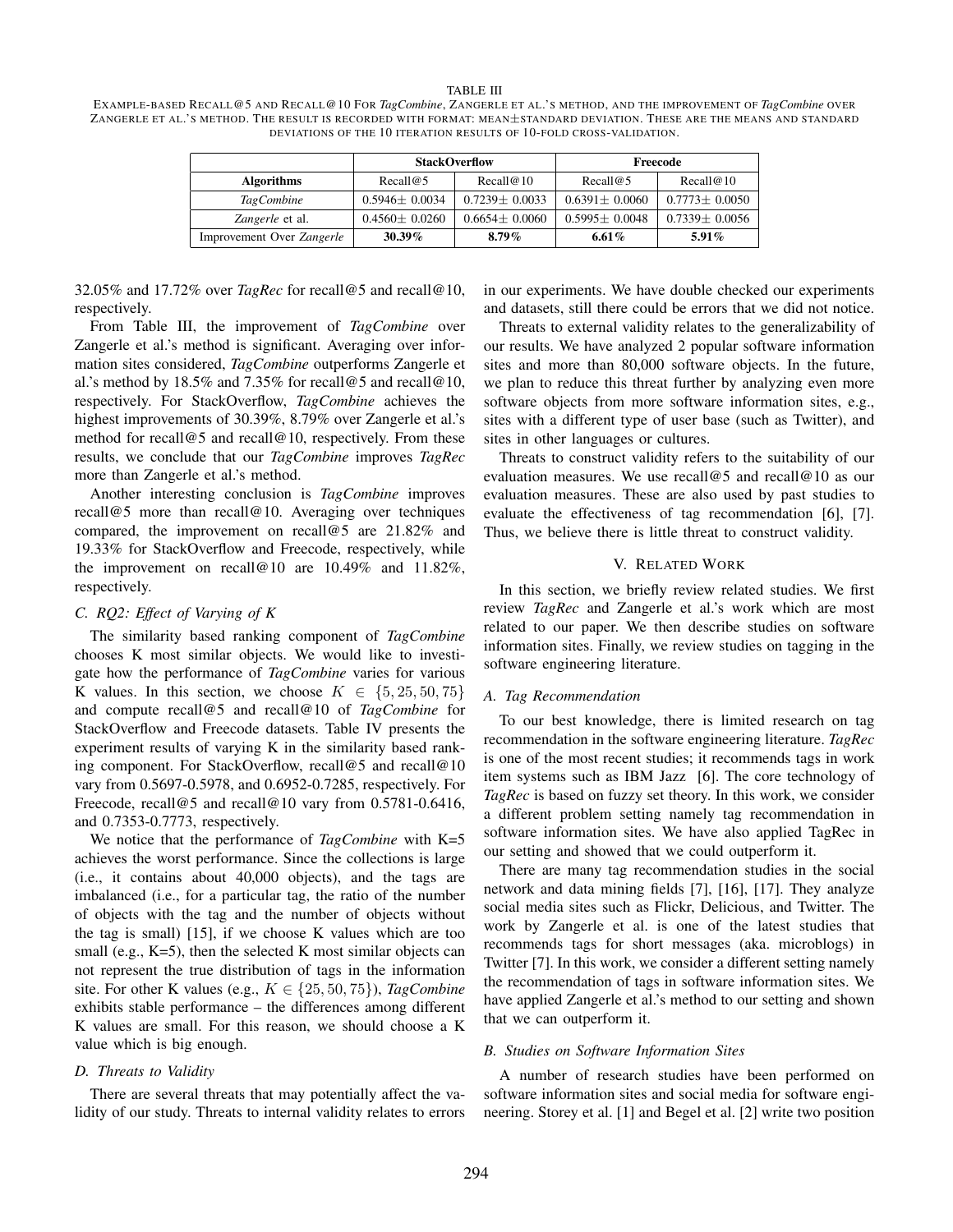#### TABLE IV

EXAMPLE-BASED RECALL@5 AND RECALL@10 FOR *TagCombine* WITH DIFFERENT K VALUES (K ∈ {5, 25, 50, 75}) IN SIMILARITY BASED RANKING COMPONENT.THE DATA IS RECORDED WITH FORMAT OF MEAN±STANDARD DEVIATION OF THE RESULTS OF THE 10 ITERATIONS USING 10-FOLD CROSS-VALIDATION. THE BEST RESULTS IS IN BOLD.

|              |                     | <b>StackOverflow</b> | Freecode            |                     |  |
|--------------|---------------------|----------------------|---------------------|---------------------|--|
| TagCombine K | Recall@5            | Recall@10            |                     | Recall@10           |  |
|              | $0.5697 \pm 0.0025$ | $0.7053 + 0.0037$    | $0.5781 \pm 0.0215$ | $0.7353 \pm 0.0098$ |  |
| 25           | $0.5801 \pm 0.0035$ | $0.6952 \pm 0.0073$  | $0.6416 + 0.0066$   | $0.7752 \pm 0.0044$ |  |
| 50           | $0.5946 \pm 0.0034$ | $0.7239 + 0.0033$    | $0.6391 + 0.0060$   | $0.7773 \pm 0.0050$ |  |
| 75           | $0.5978 \pm 0.0033$ | $0.7285 + 0.0030$    | $0.6275 + 0.0058$   | $0.7703 + 0.0046$   |  |

papers to describe the outlook of research in social media for software engineering. They propose a set of research questions around the impact of social media for software engineering at team, project and community levels. Hong et al. compare developer social networks and general social networks and examine how developer social networks evolve over time [18]. Surian et al. employ graph mining and graph matching to find collaboration patterns in SourceForge.Net [19]. Surian et al. collect information in SourceForge.Net, and build a large-scale developer collaboration network to recommend suitable developers, using random walk with restart (RWR) method [20].

Bougie et al., and Tian et al. analyze microblogs related to software engineering activities to understand what software engineers do in Twitter [21], [22]. They analyze the contents of relevant short messages in Twitter, categorize the types of tweets, and find that Twitter is used by the software engineering community for conversation and information sharing. Palakorn et al. create an observatory of softwarerelated microblogs [23]. They create a web-based interface for people to browse many software-related microblogs and visually identify patterns. Prasetyo et al. propose an automated technique to classify software related microblogs into several categories [24]. Barua et al. use LDA to automatically detect the main topics in StackOverflow [25]. Pagano and Maalej analyze the blogging behaviors of software developers in four large communities [26]. Gottipati et al. develop a semantic search engine to find relevant posts in software forums [27]. Hen $\beta$  et al. extract frequently asked questions from mailing lists and internet forums [28].

## *C. Tagging in Software Engineering Field*

Treude et al. analyze tags in work item systems such as IBM Jazz, and they find that tags help to bridge the gap between social and technical aspects of software development [3], [4]. In their study, the impact of tagging is investigated in a large project team with 175 developers over 2 years. They find that lightweight informal tool support such as tags, plays an important role in helping to improve team-based software development practices [3], [4]. Wang et al. infer semantically related software terms and their taxonomy by analyzing 45,470 projects along with their tags in Freecode [13]. They use a term taxonomy construction method which is based on k-medoids clustering algorithm. Thung et al. show that tags are useful

to detect similar applications [29]. In their study, they collect tags from SourceForge.Net, and perform weight inference to detect similar applications. A user study and three different metrics (i.e., success rate, confidence, and precision) are used to evaluate their proposed method.

## VI. CONCLUSIONS AND FUTURE WORK

In this paper, we propose *TagCombine*, to recommend tags in software information sites. We first investigate the tags in software information sites, and consider the benefits of tag recommendation. Next, we propose a framework named *TagCombine*, which contains 3 different components: multilabel ranking component, similarity based ranking component, and tag-terms based ranking component. In the multi-label ranking component, we infer suitable tags for untagged objects using a multi-label learning algorithm. In the similarity based ranking component, we recommend tags for untagged objects from the tags of similar objects. In the tag-term based ranking component, we first consider the affinity scores between tags and terms from historical data (i.e., existing tagged objects); for an untagged object, we recommend suitable tags based on the terms in the objects and the affinity scores. Finally, we propose a sample-based method to combine the 3 components. We evaluate our method on 2 popular software information sites, StackOverflow and Freecode. Experiment results show that for StackOverflow, our *TagCombine* achieves recall@5 and recall@10 scores of 0.5964 and 0.7239, respectively; For Freecode, it achieves recall@5 and recall@10 scores of 0.6391 and 0.7773, respectively. For recommending tags in software information sites, averaging over information sites considered, we improve TagRec proposed by Al-Kofahi et al. by 22.65% and 14.95%, and the tag recommendation method proposed by Zangerle et al. by 18.5% and 7.35% for recall@5 and recall@10 scores, respectively.

In the future, we plan to investigate more software information sites to evaluate the effectiveness of our method, develop a better technique which could achieve a higher recall@5 and recall@10 scores, and consider more tags in tag space. We also plan to experiment with different algorithms to replace the various components of our framework. For our multi-label ranking component, various multi-label learning algorithms can be used to replace our BR+MultiNaiveBayes method, for example, ML.kNN [30], LEAD [31], Random K-labelsets [32], class chain method [33], etc, could also be